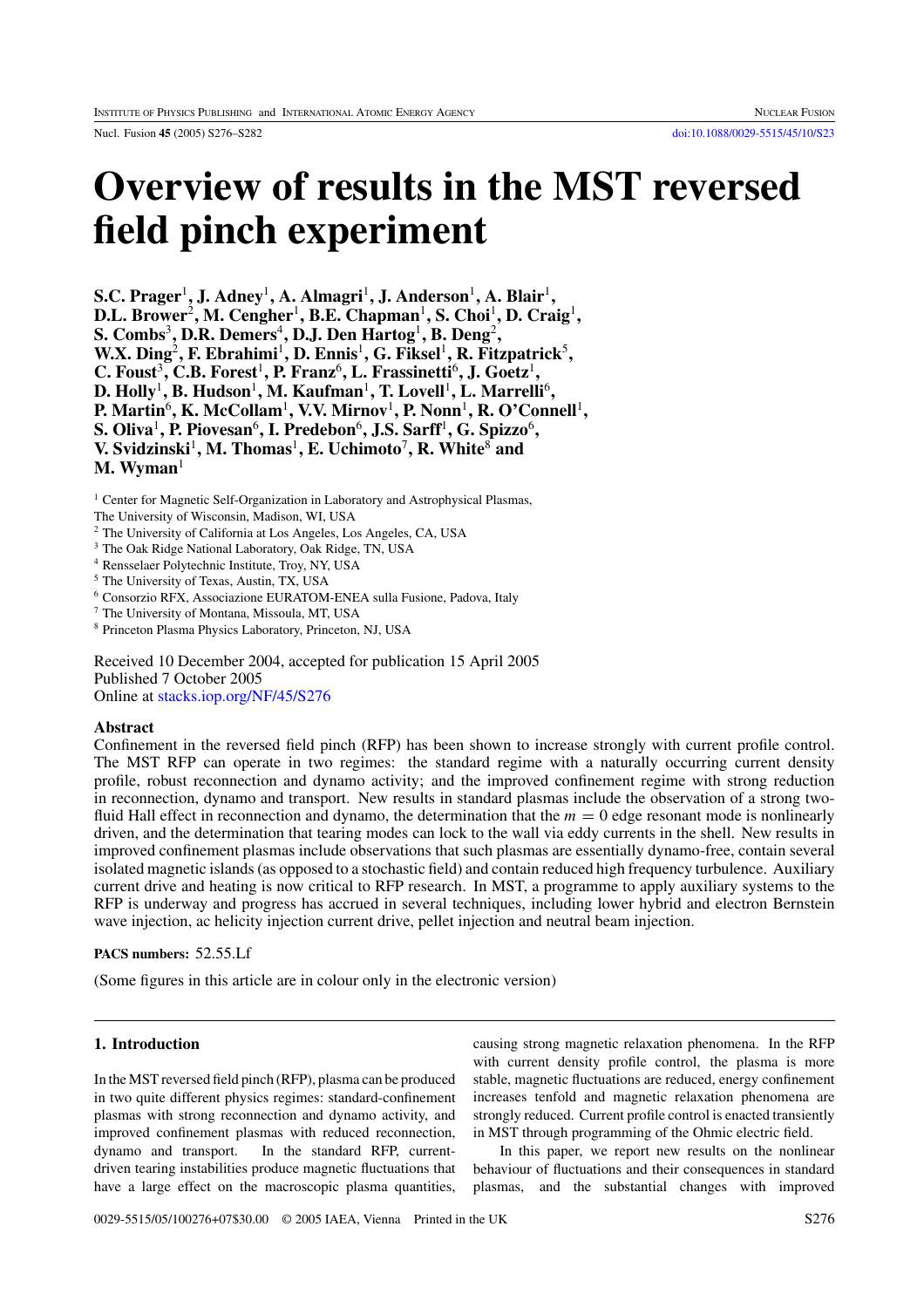<span id="page-1-0"></span>confinement. In section 2 we report three new results from standard plasmas: observation of the Hall dynamo (and Hall effects on reconnection), measurement of linear damping of the edge resonant  $m = 0$  mode (implying a nonlinear origin for the mode) and measurement that mode braking, in some MST plasmas, is consistent with torques arising from shell eddy currents. In section 3 we report three results in plasmas with improved confinement: the demonstration of dynamofree plasmas, the observation of isolated magnetic islands (indicating the suppression of magnetic stochasticity) and the reduction of high frequency magnetic turbulence (implying its connection to global tearing modes).

In MST, a set of current drive and heating systems are being developed. The strong increase of plasma confinement with transient current profile control indicates the importance of the development of control tools. In MST, the Ohmic input power, particularly with improved confinement, is sufficiently low that auxiliary power input is now feasible. In section 4 we summarize the progress in RF power input (lower hybrid and electron Bernstein waves), neutral beam injection, oscillating field current drive (OFCD) (a form of ac magnetic helicity injection for bulk current sustainment) and pellet injection.

# **2. Relaxation and fluctuations in standard RFP plasmas**

# *2.1. Two-fluid effects on reconnection and dynamo*

The RFP experiences robust reconnection through the occurrence of multiple tearing instabilities corresponding to multiple mode-resonant surfaces present in the plasma. The tearing instabilities also produce a dynamo effect: the generation of a mean (flux-surface-averaged) current within the plasma, parallel to the mean magnetic field. The profile of the current density within the plasma differs greatly from that expected from the electric field. The single-fluid MHD picture of reconnection and dynamo has been the dominant description of the RFP (see, e.g., [\[1\]](#page-6-0)). In the past decade twofluid effects on reconnection, particularly in simple geometry, have been studied theoretically (see, e.g., [\[2\]](#page-6-0)). Recently, a quasilinear calculation has demonstrated that the Hall effect can significantly affect the tearing mode dynamo [\[3\]](#page-6-0). The Hall effect on the dynamo can be illustrated through the parallel, mean-field Ohm's law,

$$
\langle E \rangle_{\parallel} + \langle \delta v \times \delta B \rangle_{\parallel} - \frac{\langle \delta j \times \delta B \rangle_{\parallel}}{n e} = \eta \langle j \rangle_{\parallel}, \tag{1}
$$

where  $\langle \rangle$  denotes a flux-surface-average,  $\parallel$  denotes the component parallel to the mean magnetic field and *δ* denotes a fluctuating quantity. In standard plasmas, the electric field term on the LHS is observed to be insufficient to balance the plasma current on the RHS (as discussed in section 3.1). The remaining terms on the LHS represent fluctuation-induced dynamo effects. The second term on the LHS is the MHD dynamo, while the third term is called the Hall dynamo.

Prior measurements of the MHD dynamo have indicated that it can account for the observed current in the edge plasma (as measured with various insertable probes at  $r/a > 0.9$ ,

where  $a$  is the plasma radius  $[4,5]$  and is important in the core (as measured by chord-averaged spectroscopy [\[6\]](#page-6-0)). However, the edge measurements also indicate that the MHD dynamo might become small at  $r/a \approx 0.85$ . The core spectroscopic measurements do not yet reveal the spatial structure of the MHD dynamo. Hence, these earlier measurements imply that an additional dynamo mechanism is also active. Quasilinear calculation of the Hall dynamo term shows that it can be much larger than the MHD dynamo, but more localized to a resonant surface [\[3\]](#page-6-0).

We have measured the Hall dynamo in the plasma core using an eleven-chord laser Faraday rotation diagnostic [\[7\]](#page-6-0). The rotation of the laser beam electric field vector is proportional to the path integral ∫*(nB)*d*l*, where *n* is the electron density and*B* is the magnetic field parallel to the beam path. The contribution of density fluctuations to the integral for the six laser chords nearest the plasma core is small, due to the small magnitude of the fluctuations, their  $m = 1$  structure, and the small magnitude of the mean magnetic field parallel to the beam path. Hence, from proper inversion of the path integrals (for  $m = 1$  fluctuations), we can infer the  $m = 1$  magnetic and current density fluctuations [\[8\]](#page-6-0). To distill the dominant toroidal mode from the total signal, we correlate the Faraday rotation signal with the  $n = 6$  mode measured by the toroidal array of magnetic pick-up coils at the plasma boundary. The  $m = 1$ ,  $n = 6$  magnetic fluctuations (figure [1\)](#page-2-0) are found to be radially global, with the poloidal component reversing direction at the mode resonant ( $q = \frac{1}{6}$ ) surface, as expected for a classical tearing mode. The  $m = 1$ ,  $n = 6$  current density fluctuation is much more localized, also as expected for a tearing mode. However, the width is approximately  $8 \pm 3$  cm, larger than the linear MHD expectation.

In MST, the magnetic fluctuations and mean quantities undergo a sawtooth cycle. For example, it is seen in figure  $2(a)$  $2(a)$  that the current density fluctuations peak during a sawtooth crash. The dynamo strength varies through the cycle, also peaking in the vicinity of the crash phase. The Hall dynamo is measured by correlating the current and magnetic field fluctuations over an ensemble of 300 sawtooth cycles. Since the tearing modes are rotating, the ensemble average approximates a magnetic surface average. The Hall dynamo is measured to become large (up to  $40 \text{ V m}^{-1}$ ) during the sawtooth crash (figure  $2(b)$  $2(b)$ ). Simultaneously, the toroidal magnetic flux is amplified, reflecting the dynamo action (figure  $2(d)$  $2(d)$ ). The mean electric field (figure  $2(c)$ ) also becomes large during a sawtooth crash, comparable to the Hall dynamo, a result of the redistribution of the magnetic field. However, the Hall dynamo in the core is directed opposite to the electric field. The sum of the Hall dynamo and the electric field is of the appropriate magnitude to account for the measured current (the current density term in equation (1) is small compared to the other terms in the equation). Thus, the Hall effect in MST contributes significantly to reconnection and dynamo in MST. The precise, relative roles of MHD and Hall effects await further measurements with improved spatial resolution.

## *2.2. The origin of the m* = 0 *edge-resonant mode*

The dominant unstable modes in the RFP are the global, coreresonant,  $m = 1$  tearing modes. Typically, there are several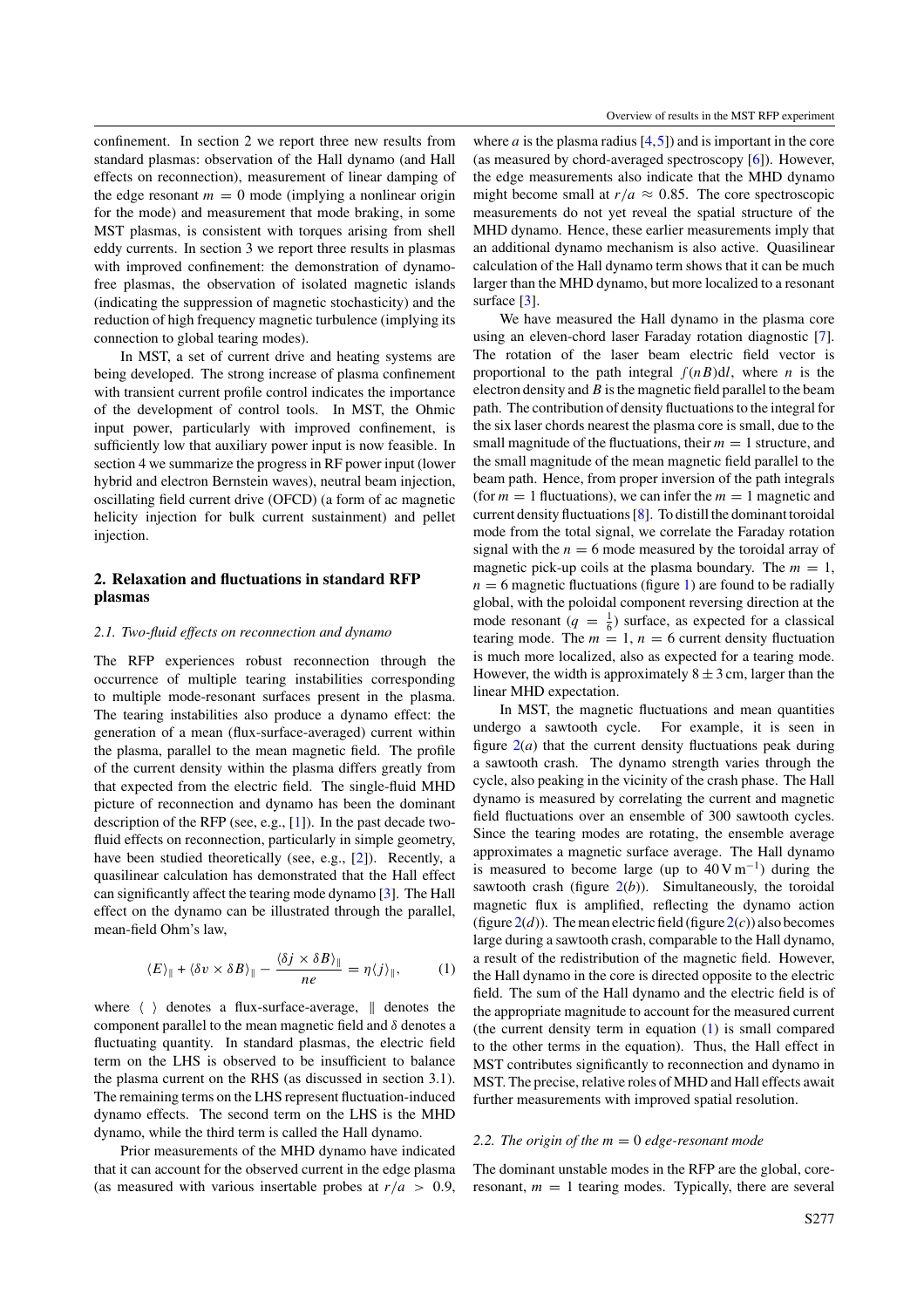<span id="page-2-0"></span>

Figure 1. Radial profiles of radial and poloidal magnetic fluctuations (left figure) and toroidal current density fluctuations (right figure). The fluctuations are obtained from inversion of laser Faraday rotation data. The current measurement assumes a Gaussian profile for the inversion.



**Figure 2.** (*a*) Toroidal current density fluctuations, (*b*) Hall dynamo  $\langle \delta j \times \delta B \rangle$ <sub>*ll</sub>*/*ne*, *(c)* parallel mean electric field and *(d)* toroidal</sub> magnetic flux versus time through a sawtooth cycle. As seen from equation [\(1\)](#page-1-0), the effects of the Hall and electric field forces are opposing.

nonlinearly coupled modes that dominate. In MST the  $m = 1$ ,  $n = 6-8$  modes are large. Their amplitudes grow prior to a sawtooth crash (figure  $3(b)$ ). During a sawtooth crash, the  $m = 0$  mode (with *n* dominantly unity) occurs as a strong burst in time, as shown in figure  $3(c)$ . The  $m = 0$  mode is resonant at the  $q = 0$  surface, which is near the plasma edge at  $r/a \approx 0.85$ . The  $m = 0$  mode is important to RFP dynamics since it is responsible for the edge dynamo current; it mediates nonlinear coupling between different  $m = 1$  modes, and it may influence edge energy transport. It has been predicted by nonlinear MHD computation to be linearly stable, but generated by nonlinear coupling from two  $m = 1$  modes.

To determine the cause of the mode experimentally, we have measured the linear MHD drive term of the  $m = 0$  mode directly, through probe measurements in the edge plasma. The MHD equation for the evolution of the  $m = 0$ ,  $n = 1$ 



**Figure 3.** Time dependence of (*a*) toroidal flux and plasma current, (*b*) core-resonant magnetic  $m = 1$  magnetic fluctuations and  $(c)$  edge-resonant  $m = 0$  magnetic fluctuations.

modal energy can be written as

$$
\frac{\partial \langle B_{0,1}^2 \rangle}{\partial t} = \langle \vec{B}_{0,1} \cdot \nabla \times (v_{0,1} \times \langle B \rangle) \rangle
$$
  
+ nonlinear terms + dissipation, (2)

where only the linear term is shown explicitly. We have measured the linear term (the first term on the RHS) for  $r/a > 0.9$  (using cylindrical coordinates to evaluate the derivative operator). The magnetic field is measured with magnetic probes and the flow velocity is measured with Langmuir probes, assuming that the fluctuating flow is a fluctuating  $E \times B$  drift. In both the experiment and resistive MHD computation, the flow is dominated by the  $E \times B$  drift from electrostatic fields. We see in figure [4\(](#page-3-0)*b*) that the linear term is negative. Hence, we observe, in agreement with resistive MHD theory, that the  $m = 0$  is linearly damped. Its growth arises either from nonlinear mode coupling or a non-MHD instability. Measurement of the nonlinear term is underway.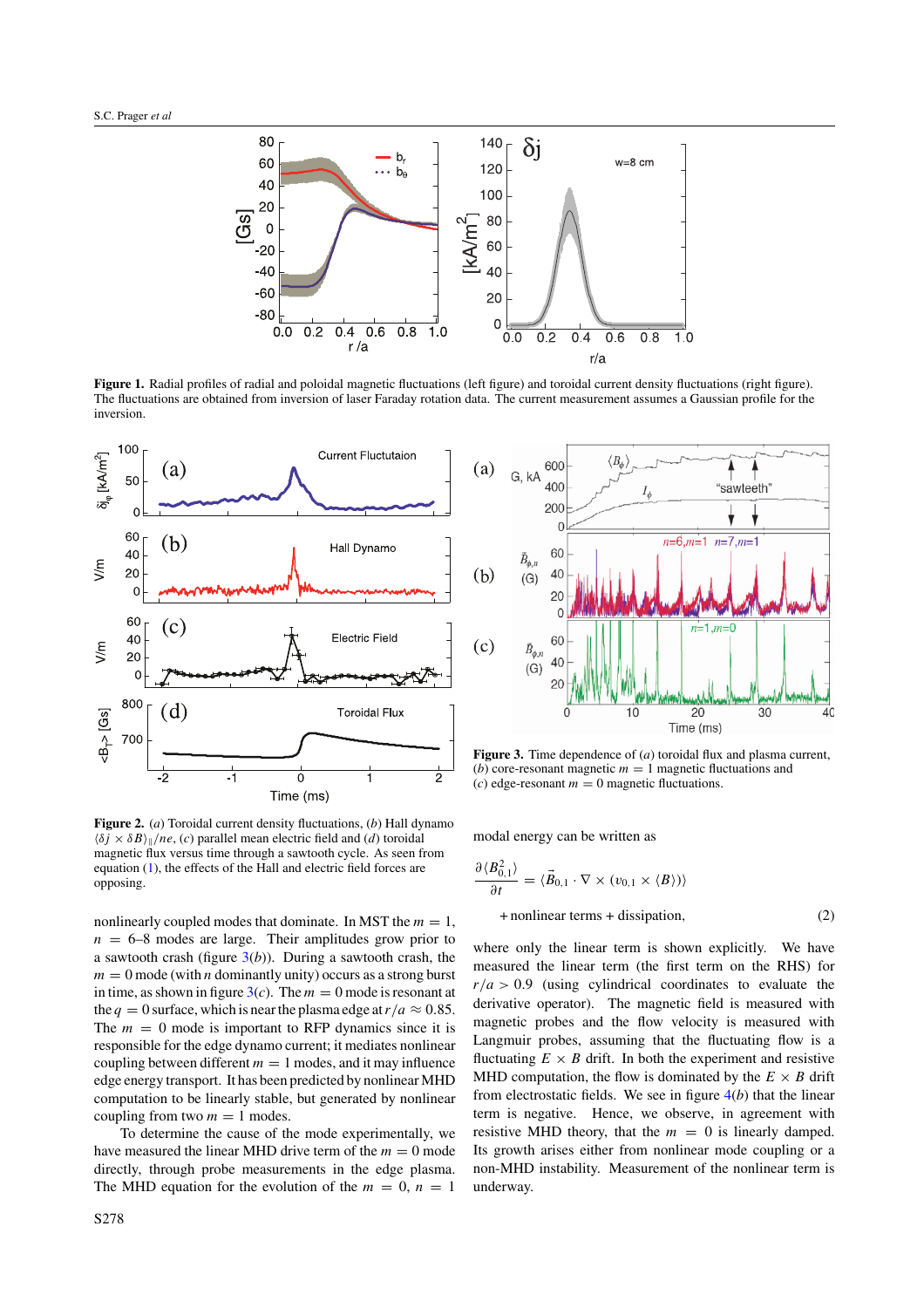<span id="page-3-0"></span>

**Figure 4.** (*a*) Left-hand side of equation [\(2\)](#page-2-0) and (*b*) linear drive term for the  $m = 0$  mode on the right-hand side versus time through a sawtooth crash.



**Figure 5.** Trajectory of toroidal velocity versus poloidal magnetic fluctuation amplitude for the  $m = 1$ ,  $n = 5$  mode (--), as the mode rotation decreases, and theoretical predictions for trajectory, based on torques from shell eddy current, for different values of the momentum confinement time, *τ*<sub>m</sub>.

## *2.3. Locking of tearing modes by wall eddy current*

The slowing and locking of modes in the laboratory frame is a common occurrence in tokamaks and RFPs. In MST, discharges can be produced with time periods in which one tearing mode is dominant. In such discharges, the rotation of the dominant mode decreases over several milliseconds, and the mode eventually locks. A time trajectory of the  $m = 1$ ,  $n = 5$  mode velocity versus the mode amplitude is shown in figure 5. It is seen that as the mode amplitude increases the mode decelerates. It has been determined that the mode braking is due to the torque from eddy current in the surrounding metal shell. The braking is not due to the error magnetic field.

The helical current associated with the tearing mode can induce an image current in a surrounding conducting shell. If the shell resistivity is finite, the image current develops a phase difference from the helical current within the plasma. The image (or eddy) current induces a resonant current response at the mode-resonant surface. The resulting local Lorentz force can decelerate the plasma in the vicinity of the resonant surface. The deceleration is opposed and distributed radially by viscous forces within the plasma. Hence, the deceleration of the plasma (and the mode that rotates at a fixed speed in the plasma frame) is determined by the eddy current braking force and the viscous force. The theory was developed for the tokamak  $[8, 9]$  $[8, 9]$  $[8, 9]$ , and also applied to the RFP  $[10]$ . We have tested the eddy current braking theory against MST results [\[11\]](#page-6-0). The theory has essentially one free parameter: the plasma viscosity parametrized as a global momentum confinement time,  $\tau_{\rm m}$ . The prediction of the theory for various momentum diffusivities is shown in figure 5. The momentum confinement time has been inferred experimentally by inducing flow with a biased electrode and observing the viscous decay, yielding  $\tau_{\rm m} \sim 1.5 \,\rm ms$  [\[12\]](#page-6-0). From figure 5 we see that invoking the measured confinement time yields an excellent match between theory and experiment for the time history of the mode rotation.

# **3. Reduction of relaxation with improved confinement**

In recent years, confinement has improved greatly in the RFP through current density profile control (see, e.g., [\[13\]](#page-6-0)). In the standard RFP the parallel electric field is strongly peaked at the centre. The peaking arises from the projection of the applied toroidal electric field along the strongly sheared magnetic field. The resulting peaked current density profile is unstable to tearing instabilities. The instabilities grow and force the current density profile to one that is less peaked. The magnetic fluctuations in the saturated state cause substantial transport.

To improve confinement, the applied electric field is adjusted so that the plasma current induced by the electric field is less peaked, yielding a more stable plasma with smaller fluctuations. During a plasma discharge an additional Ohmic electric field is applied that has a strong parallel (mostly poloidal) component in the outer region of the plasma, a technique that is often referred to as pulsed parallel current drive (PPCD). The results are dramatic: the energy confinement time increases from 1 ms to roughly 10 ms, beta (the ratio of volume averaged pressure to surface magnetic pressure) increases from 9% to 15%, core electron temperature increases about threefold (reaching 1.3 keV at high current), energetic electrons become well-confined up to the measured energies of 100 keV and electron diffusivity (inferred from Fokker– Planck modelling of hard x-ray emission) indicates a velocityindependent diffusivity (inconsistent with expectations for transport from stochastic fields). The value of the energy confinement time is comparable to that of a tokamak of similar size and plasma current  $[14, 15]$ . In the following three sections we report new results of plasma behaviour in this improved confinement regime.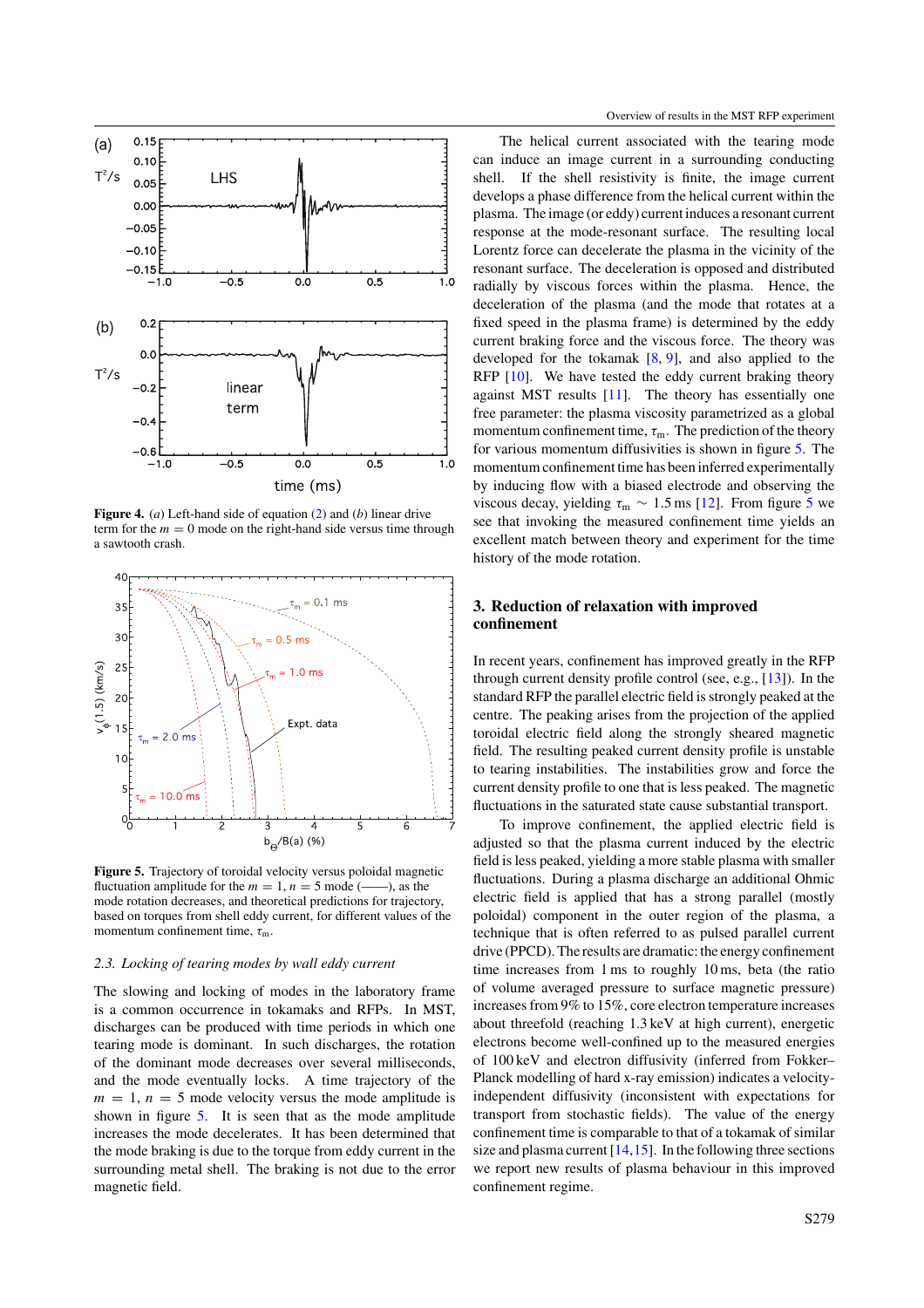

**Figure 6.** Radial profile of mean electric field and current density terms in Ohm's law for (*a*) standard plasmas and (*b*) PPCD plasmas. The difference between the two curves indicates the dynamo effect.

## *3.1. Suppression of the dynamo*

The large magnetic fluctuations that accompany standard RFP plasmas produce a strong dynamo effect, as discussed in section 2.1. With improved confinement, the dynamo is strongly reduced. The presence of the dynamo is most clearly seen through measurement of the terms in the parallel meanfield Ohm's law obtained during the sawtooth-free improved confinement period. Figure 6 shows the measured radial profiles of the parallel electric field and current density terms in Ohm's law. The quantities are evaluated from an equilibrium reconstruction code with a large set of diagnostic inputs to constrain the solution, including Faraday rotation and motional Stark effect diagnosis for magnetic field information and Thomson scattering and laser interferometry for plasma pressure. The electric field is evaluated by a new reconstruction technique employing the time derivative of the Grad– Shafranov equation [\[16\]](#page-6-0). Neoclassical resistivity is employed, with the profile of the effective ionic charge  $(Z_{\text{eff}})$  determined in PPCD plasmas from near-infrared bremsstrahlung radiation. In standard plasmas, the radiation spectrum is contaminated by emission from neutrals. Hence, we assume a constant  $Z_{\text{eff}}$ profile, but choose its value to match the overall measured Ohmic input power. The value of  $Z_{\text{eff}}$  in the standard plasma is then 2, reduced from the central value in PPCD plasmas of 4.7. The uncertainty in  $Z_{\text{eff}}$  does not affect the overall conclusions.

In standard plasmas (figure  $6(a)$ ) the current density profile is very different from the electric field profile. In the core, the current density is smaller than would be expected from the electric field, while at the edge the current density is directed opposite to the electric field. A strong dynamo exists, which drives current opposite to the electric field over much of the cross-section. The data presented are obtained between sawtooth crashes. In PPCD plasmas (figure 6(*b*)) the electric field profile changes substantially and, within experimental uncertainty, the current is fully accounted for by the applied electric field over most of the plasma cross section. Hence, we have produced an RFP plasma that is essentially dynamofree [\[16\]](#page-6-0). The Hall dynamo, discussed earlier, is also reduced in these plasmas. In addition, the electrical resistivity is approximately given by the neoclassical prediction.

The PPCD measurements are also consistent with the interpretation of the cause of the reduced fluctuations and

improved confinement. In standard plasmas, the electric field in figure  $6(a)$  is peaked, forming a current density profile that is unstable to tearing instability. The resulting fluctuations, through the dynamo electromotive force, then limit the peaking of the current profile, so that the current density profile becomes broader than would be expected from the electric field alone. The resulting current density profile, composed of electric-field-driven current and dynamo-driven current, is close to marginal stability. In PPCD plasmas the applied electric field is measured to be much flatter (figure  $6(b)$ ), as intended. This drives a flatter current density profile for improved stability. However, the current density profile is only slightly different from the standard case since the current density profile produced by the electric field is already near marginal stability. The larger change occurs in the electric field profile. The electric field experiences a large inductive change that accompanies the time-varying equilibrium arising from the programming of the poloidal and toroidal surface loop voltages. The improved stability of the electric-fielddriven current profile yields reduction in tearing instability and improvement in confinement.

#### *3.2. Appearance of isolated magnetic islands*

The standard RFP plasma consists of multiple tearing modes resonant at multiple magnetic surfaces. The calculated magnetic islands are sufficiently broad that the islands overlap and produce a stochastic magnetic field. Nonlinear MHD computation predicts a stochastic magnetic field. However, the magnetic fluctuations are sufficiently small that a field line travels many times around the torus prior to reaching the plasma edge. Thus, energy loss is constrained (the energy confinement time in standard MST plasmas is about 1 ms).

The magnetic structure can be inferred from soft x-ray emission, measured with a pinhole camera with twelve lines of sight [\[17\]](#page-6-0). In standard plasmas, contours of constant soft x-ray emission are nested tori (figure  $7(a)$  $7(a)$ ). Magnetic islands are not observed since the magnetic field is stochastic. In PPCD plasmas, the fluctuations are reduced and the magnetic field becomes substantially less stochastic. Soft x-ray emissivity reveals the presence of islands (figure [7\(](#page-5-0)*b*)). We observe two magnetic islands, corresponding to the locations of the  $m/n =$ 1*/*6 and 1*/*7 mode resonant surfaces. The island presence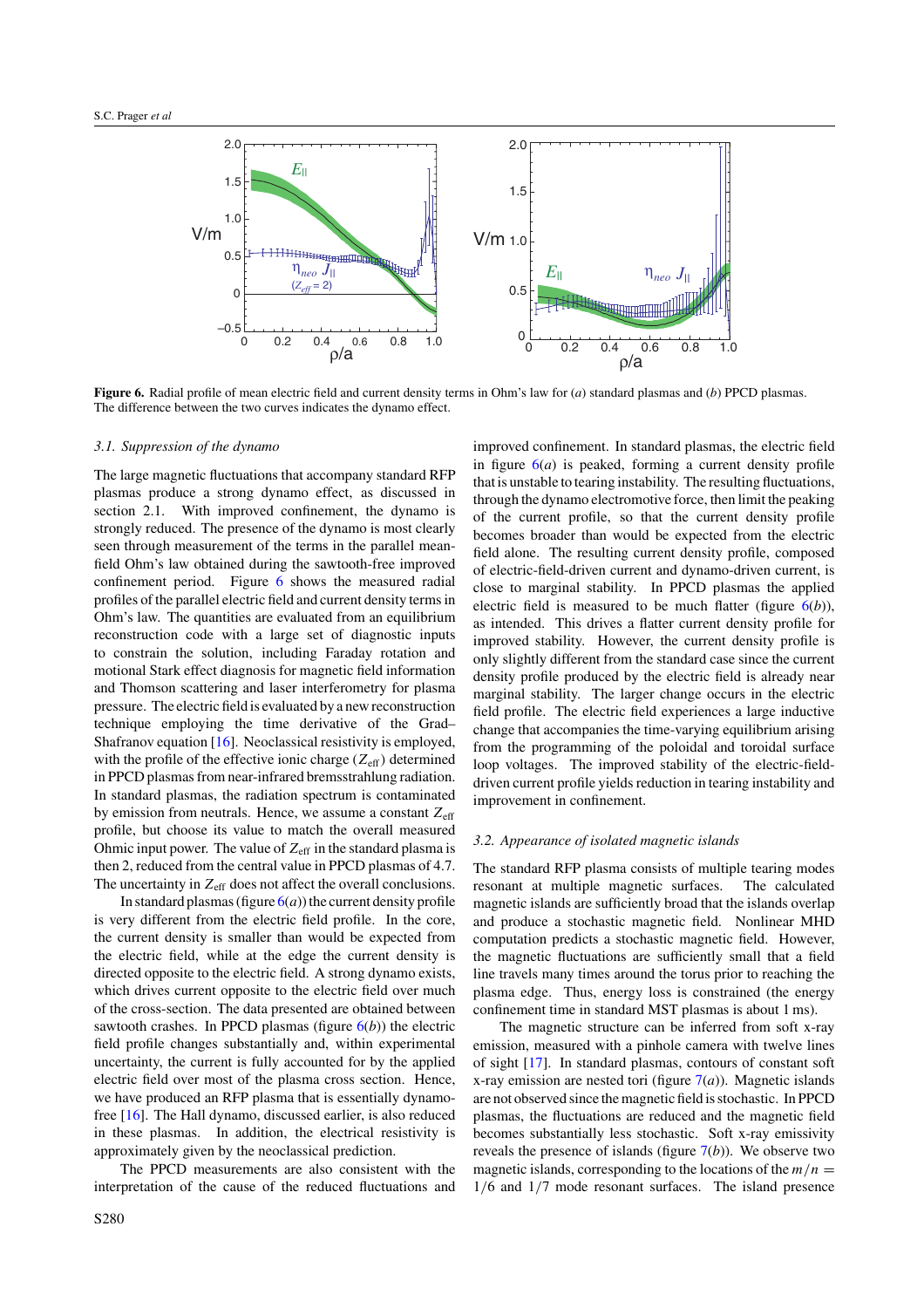<span id="page-5-0"></span>

**Figure 7.** Contours of constant soft x-ray emissivity, in the poloidal plane, for (*a*) standard and (*b*) PPCD plasmas. For (*b*) the mean signal is subtracted, so that the fluctuating islands are visible (red islands indicate a postive value and blue a negative value, relative to the mean).



Figure 8. Frequency spectrum of magnetic fluctuations for standard plasmas (top curve) and PPCD plasmas (bottom curve). The straight lines, described by the power laws shown, are fits to the data.

in soft x-ray emissivity is consistent with the magnetic puncture plot (not shown) obtained from the measured surface magnetic fluctuations, with radial profiles obtained from tearing mode eigenfunctions. Thus, it is clear that improved confinement PPCD plasmas contain reduced stochasticity.

## *3.3. Reduction of high frequency magnetic turbulence*

At frequencies higher than those of the tearing instabilities  $(f > 30$  kHz) the magnetic fluctuation spectrum is broadband and turbulent. The origin of the turbulence is unknown. However, we report here two interesting features of the turbulence, and its changes with improved confinement. First, the turbulence amplitude decreases from standard to PPCD plasmas, as shown in figure 8. The goal of current profile control is to reduce the large core-resonant tearing modes that contribute significant transport and occur in the vicinity of 10 kHz. However, we also observe a significant reduction in the higher frequency turbulence. This suggests that there may be a link between the turbulence and the tearing modes, perhaps consistent with generation of the turbulence from nonlinear coupling from the large-scale modes. Second, in standard plasmas the magnetic turbulence is not self-similar and displays intermittency [\[18\]](#page-6-0), as previously observed for edge electrostatic fluctuations and particle transport in the RFP [\[19,](#page-6-0) [20\]](#page-6-0). This is revealed by measuring the probability distribution function (PDF) of the difference signal,  $\delta B(t)$  −  $\delta B(t + \tau)$ , which is observed to vary with the time delay,  $\tau$ . In contrast, in PPCD the fluctuations become self-similar (PDF independent of  $\tau$ ) and intermittency is reduced.

## **4. Progress with new auxiliary control techniques**

Several new techniques are advancing in MST to improve control of the current density profile, heat the plasma and sustain the plasma current. For current profile control and heating we are developing two RF wave techniques for the RFP (lower hybrid and electron Bernstein wave injection) and neutral beam injection. For lower hybrid current drive an antenna has been developed that meets the stringent requirements of MST (small radial antenna extent and small portholes). An interdigital, slow wave antenna is installed and operating at 75 kW. For electron Bernstein wave injection a twin waveguide antenna operates successfully. Coupling measurements agree with theory at very low power (10 W) and experiments are now underway at 100 kW. For both RF techniques power will be increased to several hundred kilowatts over the next year for tests of the feasibility of current drive in the RFP. The feasibility of neutral beam injection is being tested with a 1 MW, 1 ms beam. The key issue is the relative values of the fast ion confinement time and slowing down time. For sustainment of the bulk current we are applying ac helicity injection (also known as OFCD). In OFCD, the surface poloidal and toroidal loop voltages are oscillated 90◦ out of phase. This injects and sustains the magnetic helicity in the plasma. Three-dimensional MHD simulation of OFCD indicates that the technique can sustain the plasma current, although the influence on magnetic fluctuations may be a concern. To date, experimental results at moderate power demonstrate sustainment of a small amount of the total current (figure [9\)](#page-6-0), consistent with theoretical expectations.